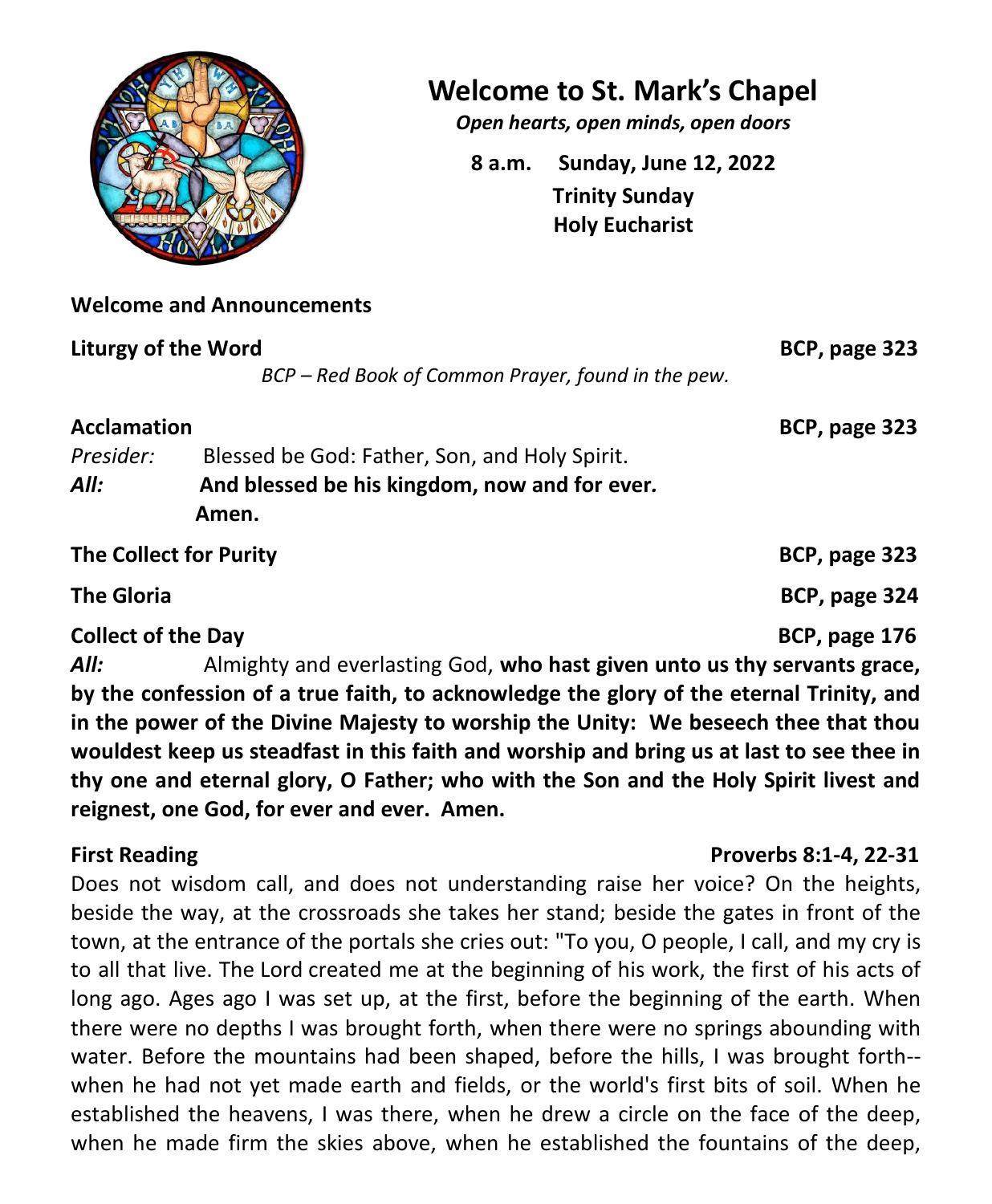when he assigned to the sea its limit, so that the waters might not transgress his command, when he marked out the foundations of the earth, then I was beside him, like a master worker; and I was daily his delight, rejoicing before him always, rejoicing in his inhabited world and delighting in the human race."

*Reader:* The Word of the Lord. *People:* **Thanks be to God.**

**Psalm 8** *Domine, Dominus noster* **BCP, page 592**

1 O Lord our Governor, \*

how exalted is your Name in all the world!

2 Out of the mouths of infants and children \*

your majesty is praised above the heavens.

- 3 You have set up a stronghold against your adversaries, \* to quell the enemy and the avenger.
- 4 When I consider your heavens, the work of your fingers, \* the moon and the stars you have set in their courses,
- 5 What is man that you should be mindful of him? \* the son of man that you should seek him out?
- 6 You have made him but little lower than the angels; \* you adorn him with glory and honor;
- 7 You give him mastery over the works of your hands; \* you put all things under his feet:
- 8 All sheep and oxen, \*

even the wild beasts of the field,

9 The birds of the air, the fish of the sea, \* and whatsoever walks in the paths of the sea.

10 O Lord our Governor, \*

how exalted is your Name in all the world!

# **Second Reading Romans 5:1-5**

Since we are justified by faith, we have peace with God through our Lord Jesus Christ, through whom we have obtained access to this grace in which we stand; and we boast in our hope of sharing the glory of God. And not only that, but we also boast in our sufferings, knowing that suffering produces endurance, and endurance produces character, and character produces hope, and hope does not disappoint us, because God's love has been poured into our hearts through the Holy Spirit that has been given to us.

*Reader:* The Word of the Lord. *People:* **Thanks be to God.**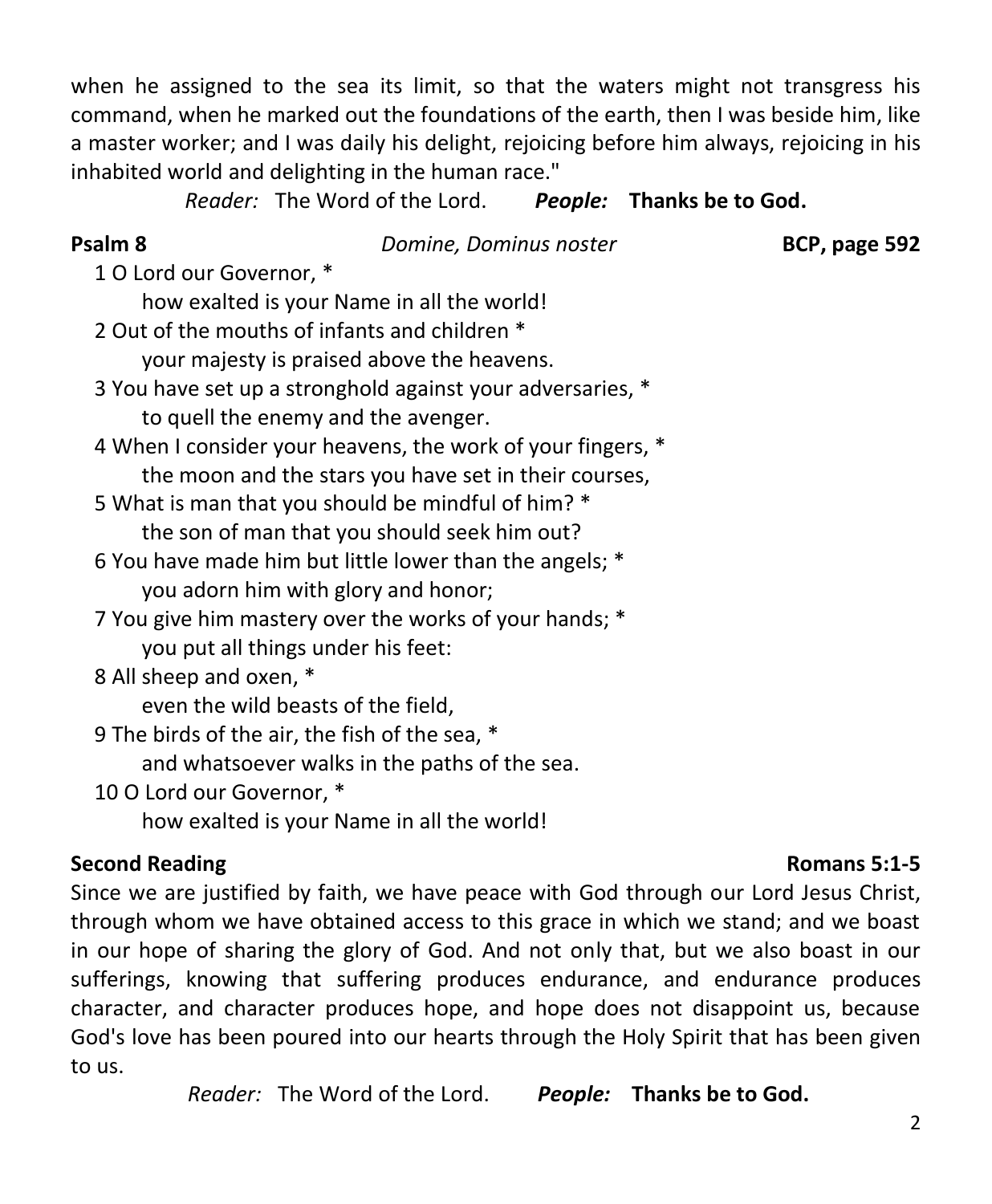| <b>Holy Gospel</b>                           |                                                                                 |                       | John 16:12-15                                                                          |  |  |  |
|----------------------------------------------|---------------------------------------------------------------------------------|-----------------------|----------------------------------------------------------------------------------------|--|--|--|
| Presider:                                    | The Holy Gospel of our Lord Jesus Christ according to John.                     |                       |                                                                                        |  |  |  |
| People:                                      | Glory be to thee, O Lord.                                                       |                       |                                                                                        |  |  |  |
|                                              |                                                                                 |                       | Jesus said to the disciples, "I still have many things to say to you, but you cannot   |  |  |  |
|                                              |                                                                                 |                       | bear them now. When the Spirit of truth comes, he will guide you into all the truth;   |  |  |  |
|                                              | for he will not speak on his own, but will speak whatever he hears, and he will |                       |                                                                                        |  |  |  |
|                                              |                                                                                 |                       | declare to you the things that are to come. He will glorify me, because he will take   |  |  |  |
|                                              |                                                                                 |                       | what is mine and declare it to you. All that the Father has is mine. For this reason I |  |  |  |
|                                              | said that he will take what is mine and declare it to you."                     |                       |                                                                                        |  |  |  |
| Presider:                                    |                                                                                 |                       | The Gospel of the Lord. People: Praise be to thee, O Christ.                           |  |  |  |
| <b>Sermon</b>                                |                                                                                 |                       | The Rev. Brian D. Blayer                                                               |  |  |  |
| <b>Nicene Creed</b>                          |                                                                                 |                       | BCP, page 326                                                                          |  |  |  |
| <b>Prayers of the People Form VI</b>         |                                                                                 |                       | BCP, page 392                                                                          |  |  |  |
| <b>The Peace</b>                             |                                                                                 |                       | BCP, page 332                                                                          |  |  |  |
|                                              |                                                                                 | <b>Holy Communion</b> |                                                                                        |  |  |  |
| <b>The Offering</b>                          |                                                                                 |                       |                                                                                        |  |  |  |
| <b>Eucharistic Prayer II</b>                 |                                                                                 |                       | BCP, page 340                                                                          |  |  |  |
| The Lord's Prayer                            |                                                                                 |                       | BCP, page 336                                                                          |  |  |  |
| The Breaking of the Bread                    |                                                                                 |                       | BCP, page 337                                                                          |  |  |  |
| Communion                                    |                                                                                 |                       |                                                                                        |  |  |  |
| <b>Prayer of Thanksgiving (please stand)</b> |                                                                                 |                       | BCP, page 339                                                                          |  |  |  |
| <b>Dismissal</b>                             |                                                                                 |                       | BCP, page 340                                                                          |  |  |  |